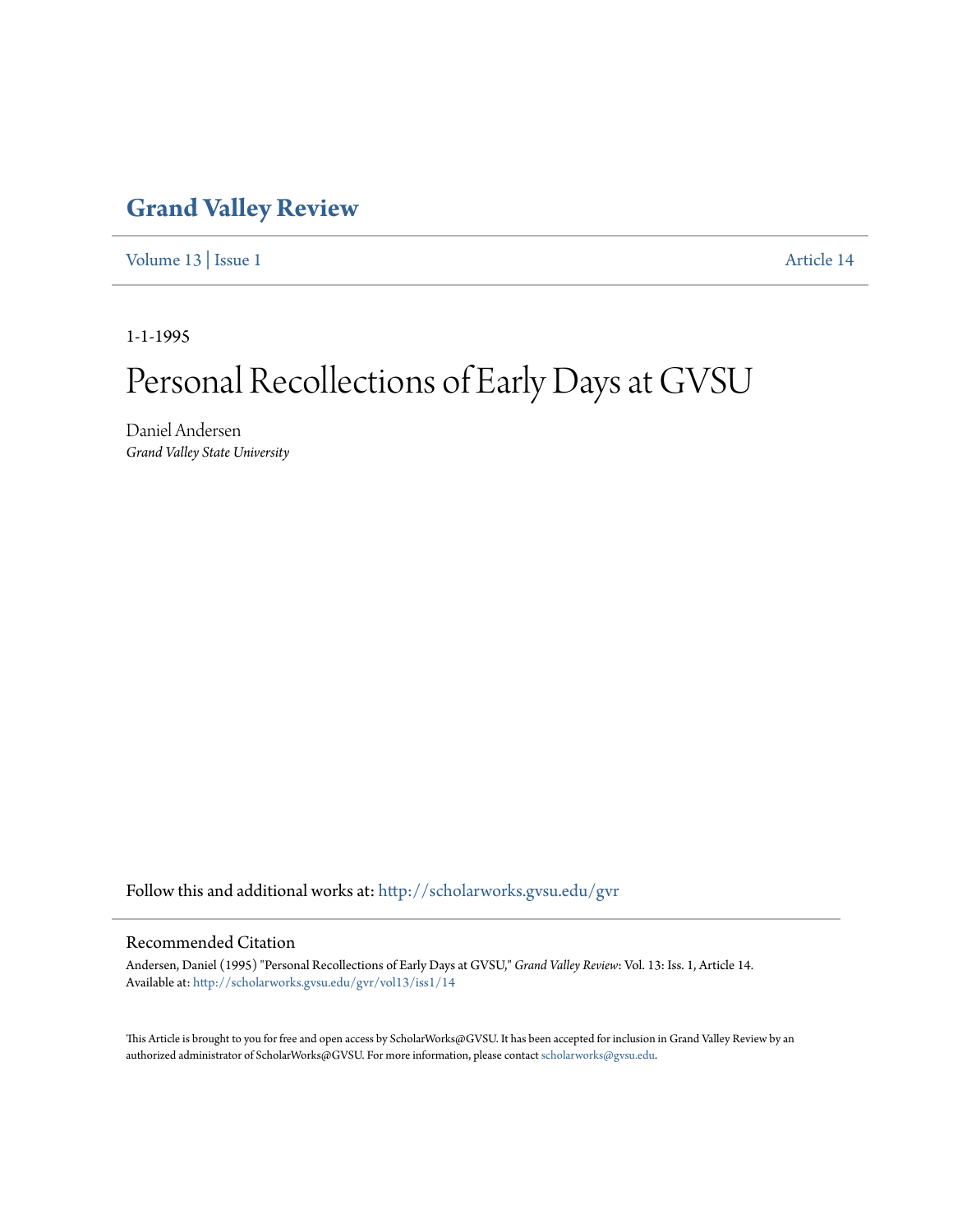## **PERSONAL RECOLLECTIONS OF EARLY DAYSATGVSU**

#### *Daniel Andersen*

Among the key policy makers and early administrators for the new Grand Valley State College were such persons as William Seidman, Philip Buchen, James Zumberge, and George Potter. Harry Jellema, a retired philosophy professor from Calvin College, certainly played an important role, perhaps the most important, in setting the direction of the college. (Apologies to any that have been overlooked!) These persons committed themselves and the faculty to search for ways that would make this new college something unique, something different from typical liberal arts colleges, something that would make it stand out.

Certainly GVSC was to be a liberal arts college, or a college where the liberal arts and sciences were to be stressed and majors only in the liberal arts and sciences were to be offered. There was no thought in those days of expanding to include professional schools. Though the planning for higher education by the State of Michigan indicated that the new college would focus upon teacher preparation and business administration, the policy makers emphasized that these would be based on a central core of the liberal arts. All students enrolled for the B.A. degree and were required to complete a foreign language requirement. (The B.S. degree, which omitted the foreign language requirement, was not introduced until years later.) All students completed the "Foundation Program," a set of nine courses in the arts and humanities, the social studies, the sciences and mathematics. The ideal was to take three Foundation Program courses each term for the three terms of the freshman year, deferring work on one's own major program until the sophomore year. GVSC was then on the quarter system, with three ten-week terms or quarters, plus a summer quarter, constituting the school year. All courses were for five term credits, in which one term credit was equal to 2/3 semester credit. Three courses for fifteen such term credits constituted a normal full-time academic load.

But such features alone would not make GVSC significantly unique. These were simply variations on the theme of the liberal arts and a general education program that were found in many colleges. In its early and formative years, the faculty and administration committed itself to some form of decentralization of the college as a way of expressing its own uniqueness. Just what form this would take and how it would be administered were issues that would be hammered out as time went on. One of the first ideas to be considered was that of organizing separate collegiate societies of roughly 1,500 students each. The Great Lakes complex of buildings-Lake Michigan Hall, Lake Superior Hall, and Lake Huron Hall-was envisioned as housing one such collegiate society. Perhaps an Islands complex---Manitou Hall, Mackinac Hall-would house another. I remember questioning in a faculty meeting whether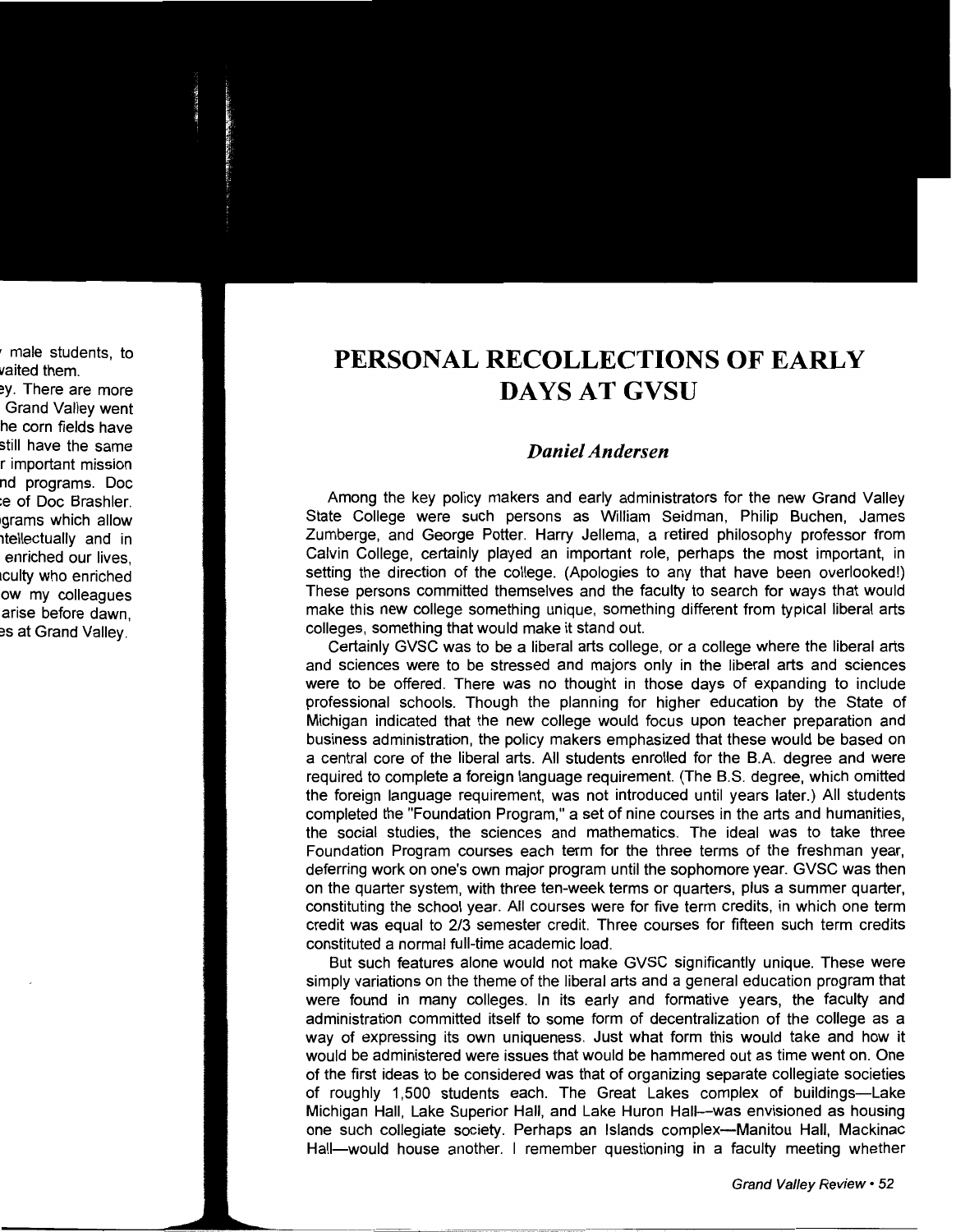separate collegiate societies should require totally separate buildings in order to have a sense of individual identity. Some courses common to each such society might be taken in a common facility, especially in the sciences.

The first step in the implementation of the idea of a "decentralization" of the college was to organize the faculty into two study committees (fall, 1966, I believe). It was decided that one committee would design a new unit or "society" while the other would concern itself with maintaining the "regular" or "main" college as an effective academic institution. Each faculty member chose the committee of personal preference. I remember myself with such people as Daniel Clock, Gil Davis, Tom Goss, Margaret Crawford, Tom Bulthuis, Lee Kaufman, Bill Baum, and on the "Second Society" committee, which was significantly smaller than the other. Some of us had been meeting informally at Win Schuler's Restaurant in Grand Haven for some time, discussing various ideas for a new school. George Potter, Grand Valley's academic vice-president, appointed Don Hall to chair this group, but Daniel Clock took on this responsibility when Don went on to the position of Grand Valley's Dean of Students. The Grand Valley faculty continued to meet as a whole to take care of the ongoing business of the college.

In one of these faculty-as-a-whole meetings a most crucial issue was brought up and voted on. I missed this meeting. I think it was on the day I drove back home along Lake Michigan Drive at 80 mph to take Doris to the hospital for the birth of our youngest son. As it was described to me later, my colleague and chairman of the physics department, John Baker, brought up the issue of governance for any new unit that might be formed. Was governance to be by the GVSC faculty as a whole? Or would a new unit have its own separate faculty meetings and be independent to govern itself? Professor Baker suggested that it would hardly make sense to design a new unit for the college and not allow it to govern itself. It could be out-voted on any problem or issue that came up if the entire GVSC faculty were involved. It was moved, seconded, and passed that any new unit or branch would enjoy autonomy. This carried the implication of separate faculty, administration, and admissions process. This crucial decision affected the course of GVSC for the next fifteen years.

The Second Society Committee designed just that: a new unit or branch at GVSC. It was given the name School of General Studies (SGS). The main college was named the College of Arts and Sciences (CAS). SGS was designed after a British academic model. It had a Common Program of required courses beginning with the New Student Problem Series (NSPS) in the freshman (or new student) year. NSPS included a term each of courses: Man and Society (social studies), Man and the World (the sciences}, and Man as an Individual (arts and humanities). A weekly forum (lecture and discussion) to be attended by the entire SGS community was integrated into the topics of NSPS. The Common Program went on to include a Sophomore Common Seminar, a Junior Seminar, a Field Study off campus for a full term, with both a field supervisor and a campus faculty supervisor, and a Senior Project followed by a Senior Seminar in which the individual projects were discussed and critiqued.

The Common Program occupied about a third of every student's academic program. Most of the elective courses offered by SGS were called Examinations.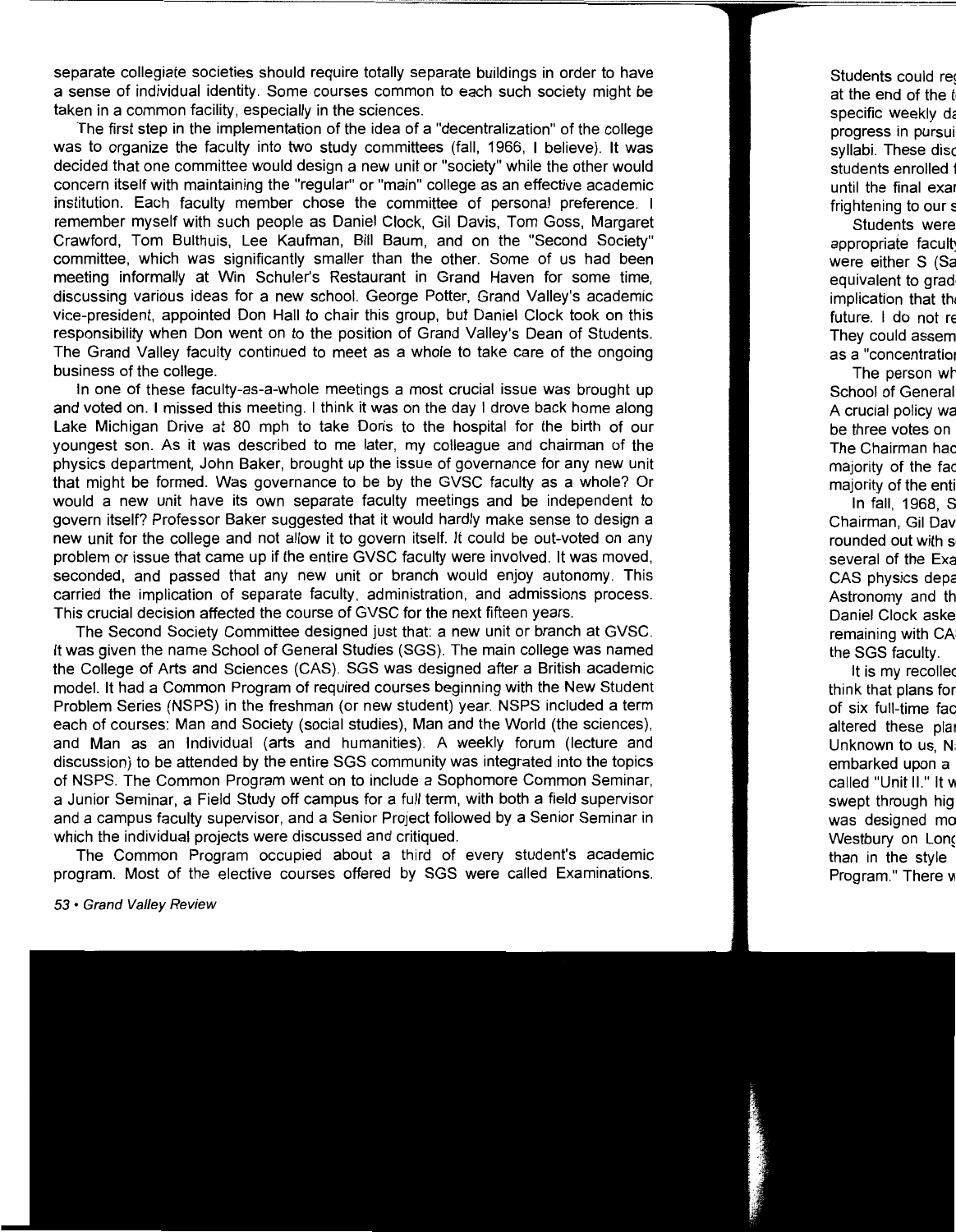Students could register for such a course and not show up until a formal examination at the end of the term. Each faculty member offering such examination courses listed specific weekly days and times when students could make contact to discuss their progress in pursuing the examination goals, which were clearly spelled out by course syllabi. These discussion times quickly became discussion classes, attended by most students enrolled for these courses. The idea of being totally absent from the first day until the final examination, a common practice in European schools, was somewhat frightening to our students.

Students were encouraged to design and undertake independent studies, with appropriate faculty supervision, varying from five to fifteen credits. Course grades were either S (Satisfactory) or I (Incomplete). The S grade was to be assumed as equivalent to grade C or better in the regular grading system. The I grade carried the implication that the course could yet be satisfactorily completed at some time in the future. I do not recall that SGS required students to undertake a "major" program. They could assemble a minimum number of credits in an area of study and describe it as a "concentration" on their graduation logs if they wished.

The person who was to lead or direct SGS would have the title Chairman of the School of General Studies. Later on, this office was distinguished by the title of Dean. A crucial policy was worked out in regard to the issue of self-governance. There would be three votes on all decisions to be made, with two votes sufficient to carry a matter. The Chairman had one vote, the collective faculty had one vote (determined by simple majority of the faculty), and the Town Meeting had one vote (determined by simple majority of the entire SGS community, if my memory is correct).

In fall, 1968, SGS was opened. It had a student body of eighty. Daniel Clock as Chairman, Gil Davis, and Tom Goss were its full-time faculty. Its course offerings were rounded out with several dual appointments between CAS and SGS and the offering of several of the Examination courses by various CAS professors. As a member of the CAS physics department, I taught two of these exam courses that first year: Modern Astronomy and the Revolution of 20th Century Physics. In the spring, 1969, term, Daniel Clock asked me to be his administrative assistant on a half-time appointment, remaining with CAS physics for the other half. In fall, 1969, I was appointed full-time to the SGS faculty.

It is my recollection that growth of SGS was to be kept rather slow and deliberate. I think that plans for the second year called for a student body of 120 and the equivalent of six full-time faculty (to have a twenty-to-one ratio). But an event took place that altered these plans and would soon change the character of SGS dramatically. Unknown to us, Nasson College, a liberal arts college in Springvale, Maine, had also embarked upon a venture into experimental higher education. They created what they called "Unit II." It was a unit fully immersed in the wave of experimental education that swept through higher education in the 1960s and gradually died out in the 1970s. It was designed more in the style of Bensalem College at Fordham University, Old Westbury on Long Island, New York, and Antioch College in Yellow Springs, Ohio, than in the style of the British model that inspired SGS. There was no "Common Program." There were no required courses. Every last credit earned by a student was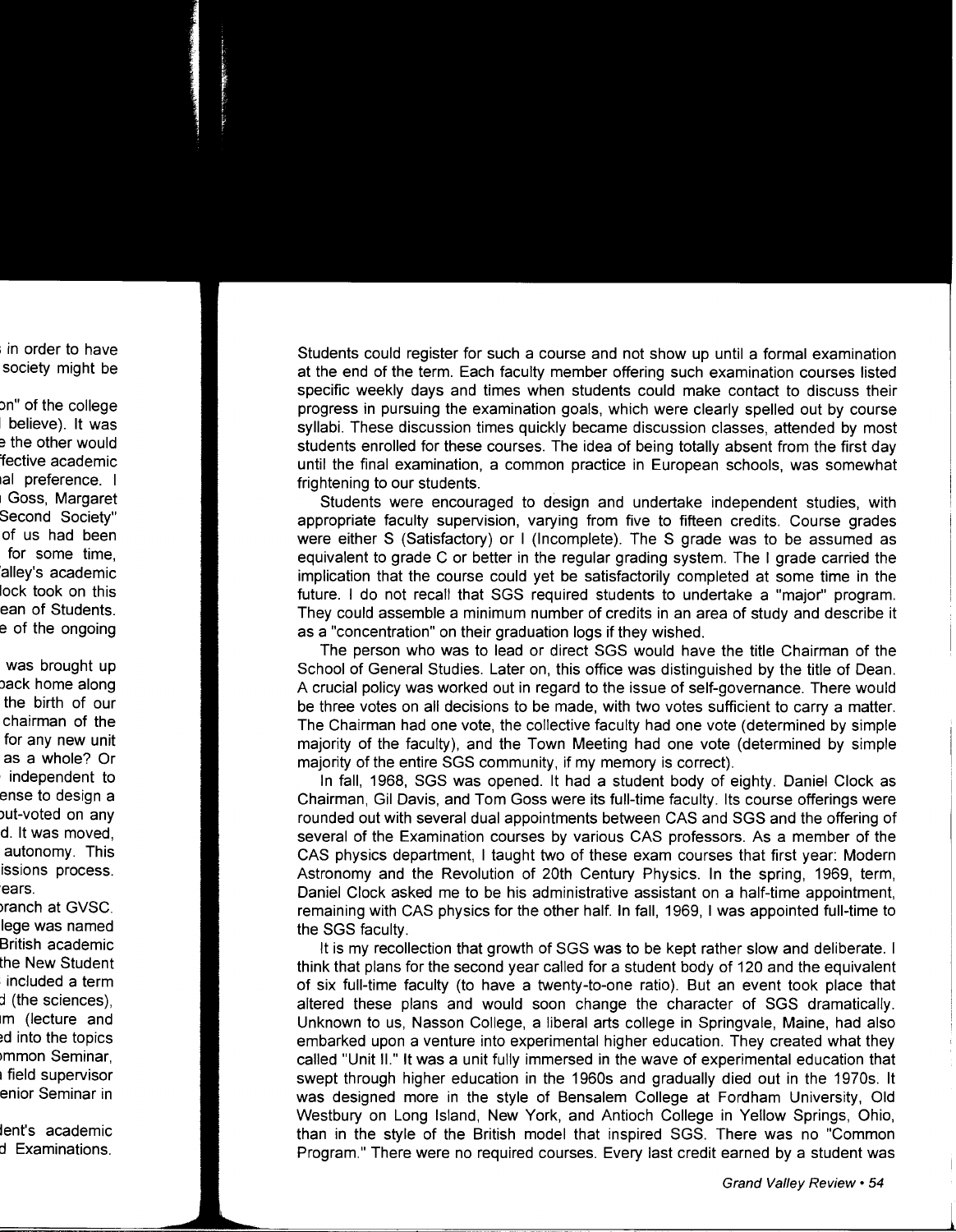by that student's personal choice. Most courses were of a seminar nature, with free discussion and interaction by all members. The lecture format was shunned. Independent (individual) studies and off-campus studies, under faculty supervision, were encouraged. Grading in such institutions was probably similar to that at SGS.

Experimental education as a whole and Unit II in particular attracted independentminded, creative, self-motivated students and, undoubtedly, some "dead-beats" looking for an easy ride. They were students who saw an opportunity to take full control over factors in their lives that were of intimate personal concern. There certainly were many personality types, but perhaps, as a whole, students could be described as noisy, eager to sound off, quick to express themselves in various ways, even rambunctious. One needed to live in the decades of the '60s and '70s to appreciate the turmoil in our nation, politically, socially, and educationally. It was a time of "radicalization," of opposing "the system," of anti-war vigils and demonstrations. Experimental higher education was an expression of the times, of the national mood. But there was little evidence of it in higher education in conservative West Michigan. Experimental units were established elsewhere in Michigan: Justin Morrill College at Michigan State University and Monteith College at Wayne State University, perhaps, and to some extent, at the Residential College at the University of Michigan.

But Unit II at Nasson College was not autonomous. Governance at Nasson College was by the faculty as a whole, not by separate units. The more conservative and traditional faculty reached the point where they could no longer tolerate the influx of these expressive and radicalized young people. They felt that the academic integrity of the entire institution was being compromised. So, sometime during the '68-'69 school year, they voted to dissolve Unit II. It would no longer exist after that school year. Somehow Unit II became aware of the existence of SGS and the potential it had for being a truly experimental unit as they understood it. Unit II wanted to move en masse to GVSC and be incorporated into SGS. During the summer of 1969, Academic Vice-President George Potter and one or two SGS faculty (and perhaps a student or two) went to Springvale armed with GVSC catalogs, SGS information, and application forms. They personally interviewed Unit II students interested in making the move to West Michigan. I don't remember just how many of these students were admitted to SGS, but the fall, '69 term opened with 169 students. Three Unit II faculty members--Ben Beck (psychology), Hugh Haggard (philosophy and religion studies), and Don Klein (English literature)--obtained full-time positions at SGS.

During the 1969-70 academic year, the SGS program remained intact, with its Common Program and Exam courses. But change was in the wind! The influx of Unit II students and faculty carried the full impact of the wave of experimental education into GVSC. The die had been cast. The faculty and students could outvote the chairman. One can anticipate what was to transpire. The policy of giving no grades remained intact, but the Common Program-all required courses-was eliminated. Exam courses simply disappeared, being replaced by seminars. Independent studies proliferated. New, innovative pedagogical approaches were introduced, such as the "Floating seminar," in which the final description was produced at the end of the term rather than at the beginning. In due time professional internships were introduced. The